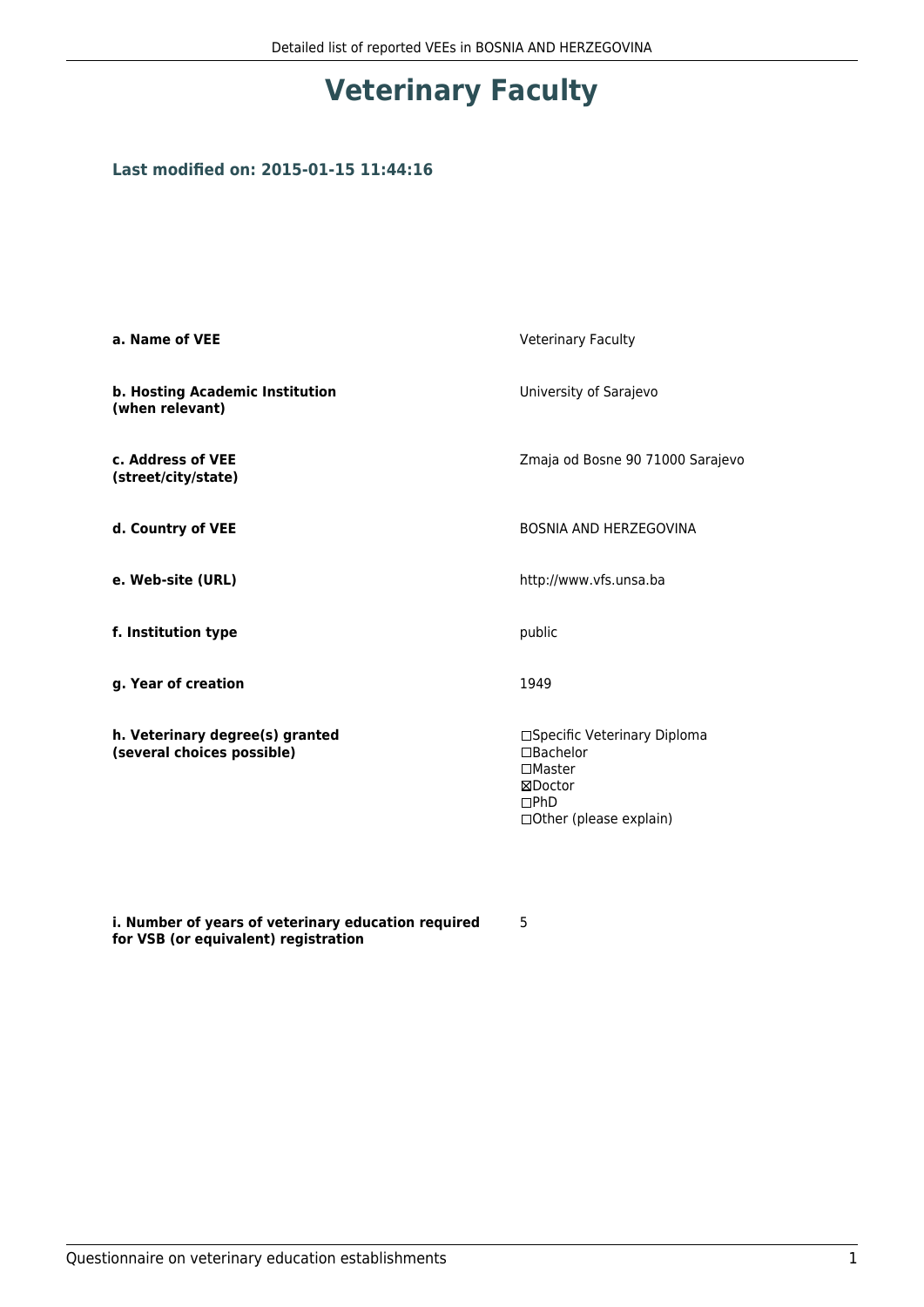## **j. Average number of veterinary students per class**

**within the establishment**

|                                                                                                   | 1st Year                                                                                                                                                              | 101-150                                                      |
|---------------------------------------------------------------------------------------------------|-----------------------------------------------------------------------------------------------------------------------------------------------------------------------|--------------------------------------------------------------|
|                                                                                                   | 2d Year                                                                                                                                                               | 51-100                                                       |
|                                                                                                   | 3d Year                                                                                                                                                               | 51-100                                                       |
|                                                                                                   | 4th Year                                                                                                                                                              | 51-100                                                       |
|                                                                                                   | 5th Year                                                                                                                                                              | 51-100                                                       |
|                                                                                                   | 6th Year                                                                                                                                                              |                                                              |
|                                                                                                   | 7th Year                                                                                                                                                              |                                                              |
| k. Average number of veterinary graduates per year<br>from the establishment                      | 51-100                                                                                                                                                                |                                                              |
| I. Minimum education required for admission to the<br>establishment<br>(several choices possible) | ⊠High School University Entrance<br>Qualification<br>□Pre-Veterinary Science Diploma<br>⊠Pre-Veterinary Science Degree<br>□Other specific VEE entrance qualifications |                                                              |
| m. Is there a selection procedure at<br>(several choices possible)                                | □National level<br>$\Box$ State level<br><b>⊠Establishment level</b>                                                                                                  |                                                              |
| n. National accreditation/certification/approval                                                  | Yes                                                                                                                                                                   |                                                              |
|                                                                                                   | <b>Accrediting agency:</b>                                                                                                                                            |                                                              |
|                                                                                                   | <b>Name of the Agency</b>                                                                                                                                             | Agency of<br>Development<br>of Higher<br>Education and<br>QA |
|                                                                                                   | <b>Address of the</b><br><b>Agency</b>                                                                                                                                | Vojvode Stepe<br>Stepanovica<br>11 78000<br>Banja Luka       |
|                                                                                                   | Country of the<br><b>Agency</b>                                                                                                                                       | Bosnia and<br>Herzegovina                                    |
|                                                                                                   | Date granted (yyyy-<br>mm-dd)                                                                                                                                         | 2014-09-26                                                   |
|                                                                                                   | <b>Period of validity</b><br>(years)                                                                                                                                  | 5                                                            |